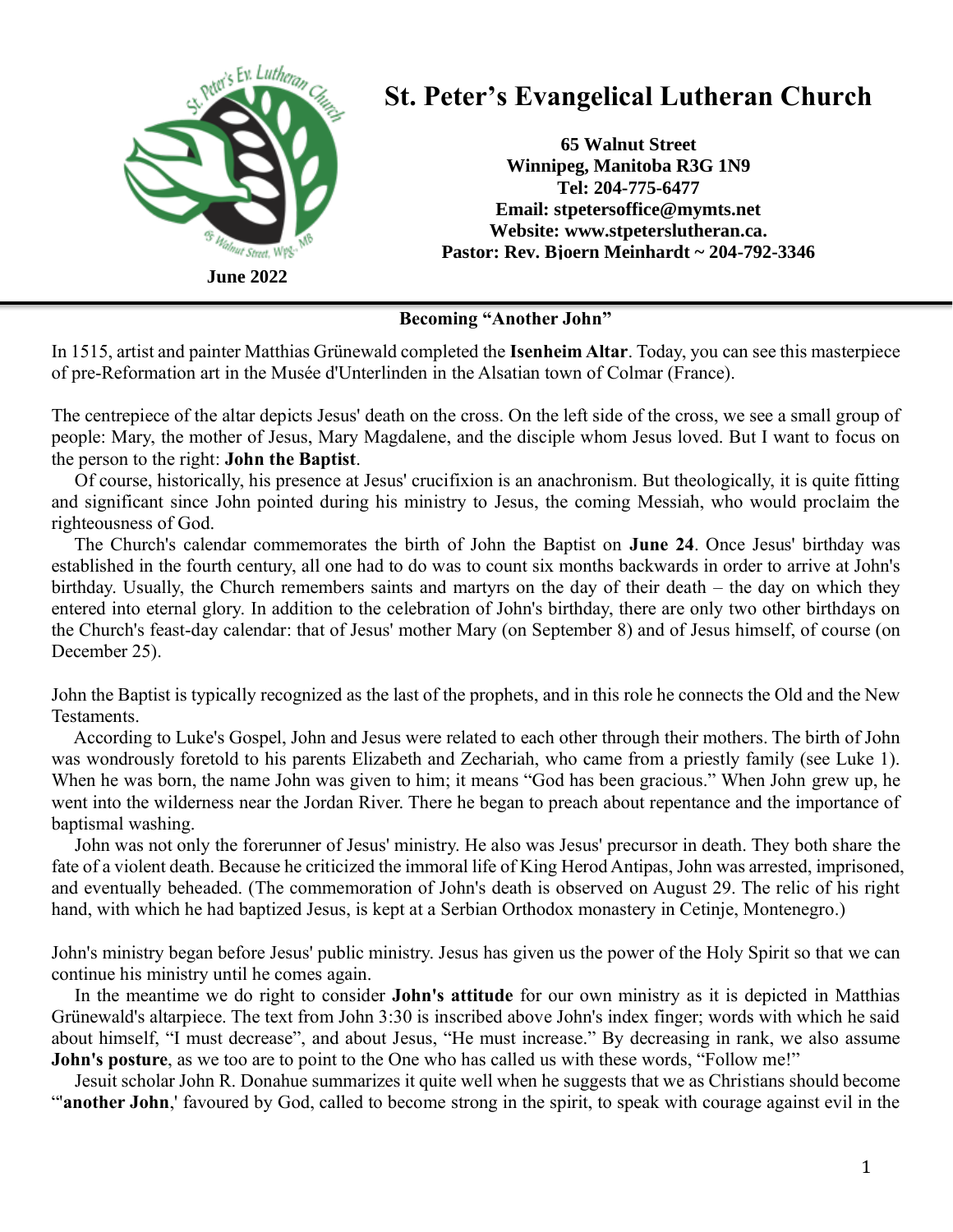world and, perhaps, even as we complete our course, to ponder if we really did prepare for the one who is to come."

Yours in Christ Jesus, Bjoern E. Meinhardt, Pastor



Matthias Grünewald, centrepiece of the Isenheim Altarpiece, 1515 (Photo: public domain)

## **Ein "weiterer Johannes" werden**

Im Jahre 1515 vollendete der Künstler Matthias Grünewald den **Isenheimer Altar**. Heute kann man dieses Meisterwerk vorreformatorischer Kunst im Musée d'Unterlinden in der elsässischen Stadt Colmar (in Frankreich) bewundern.

Das Kernstück des Altars zeigt den Tod Jesu am Kreuz. Zur Linken des Kreuzes kann man eine kleine Gruppe von Leuten sehen: Maria, die Mutter Jesu, Maria von Magdala und den Jünger, den Jesus lieb hatte. Ich möchte jedoch auf die Person zur Rechten aufmerksam machen: **Johannes den Täufer**.

 Natürlich ist die Anwesenheit des Johannes bei Jesu Kreuzigung historisch gesehen ein Anachronismus. Aber theologisch ist es durchaus treffend, ihn in die Szene einzufügen, denn während seines Dienstes wies Johannes auf Jesus als den kommenden Messias hin, der die Gerechtigkeit Gottes verkündigen würde.

 Der Heiligenkalender der Kirche gedenkt an die Geburt von Johannes dem Täufer am **24. Juni**. Als die Geburt Jesu im 4. Jahrhundert festgelegt worden war, musste man von dem Datum nur noch sechs Monate zurückgehen, um den Geburtstag des Täufers zu ermitteln. Normalerweise erinnert die Kirche an Heilige und Märtyrer an deren Todestag – also dem Tag, an dem sie in die ewige Herrlichkeit Gottes Eingang gefunden haben. Neben dem Geburtstag von Johannes dem Täufer werden im kirchlichen Festtagskalender nur noch zwei weitere Geburtstage erwähnt: der von Maria, der Mutter Jesu (am 8. September), und selbstverständlich der von Jesus (am 25. Dezember).

Für gewöhnlich gilt Johannes der Täufer als der letzte der traditionellen Propheten. In dieser Funktion verbindet er das Alte und das Neue Testament miteinander.

Nach Auskunft des Lukasevangeliums waren Johannes und Jesus durch ihre Mütter miteinander verwandt. Die Geburt des Johannes wurde auf wundersame Weise seinen Eltern Elisabeth und Zacharias, der aus einer priesterlichen Familie kam, angekündigt (siehe Lukas 1). Als er geboren wurde, erhielt er den Namen Johannes, was "Gott ist gnädig" heißt. Als Erwachsener ging Johannes in die Wildnis am Jordan, wo er mit seinen Predigten die Leute zur Buße und zur Wassertaufe aufforderte. Johannes war nicht nur ein Vorläufer Jesu. Er ging ihm auch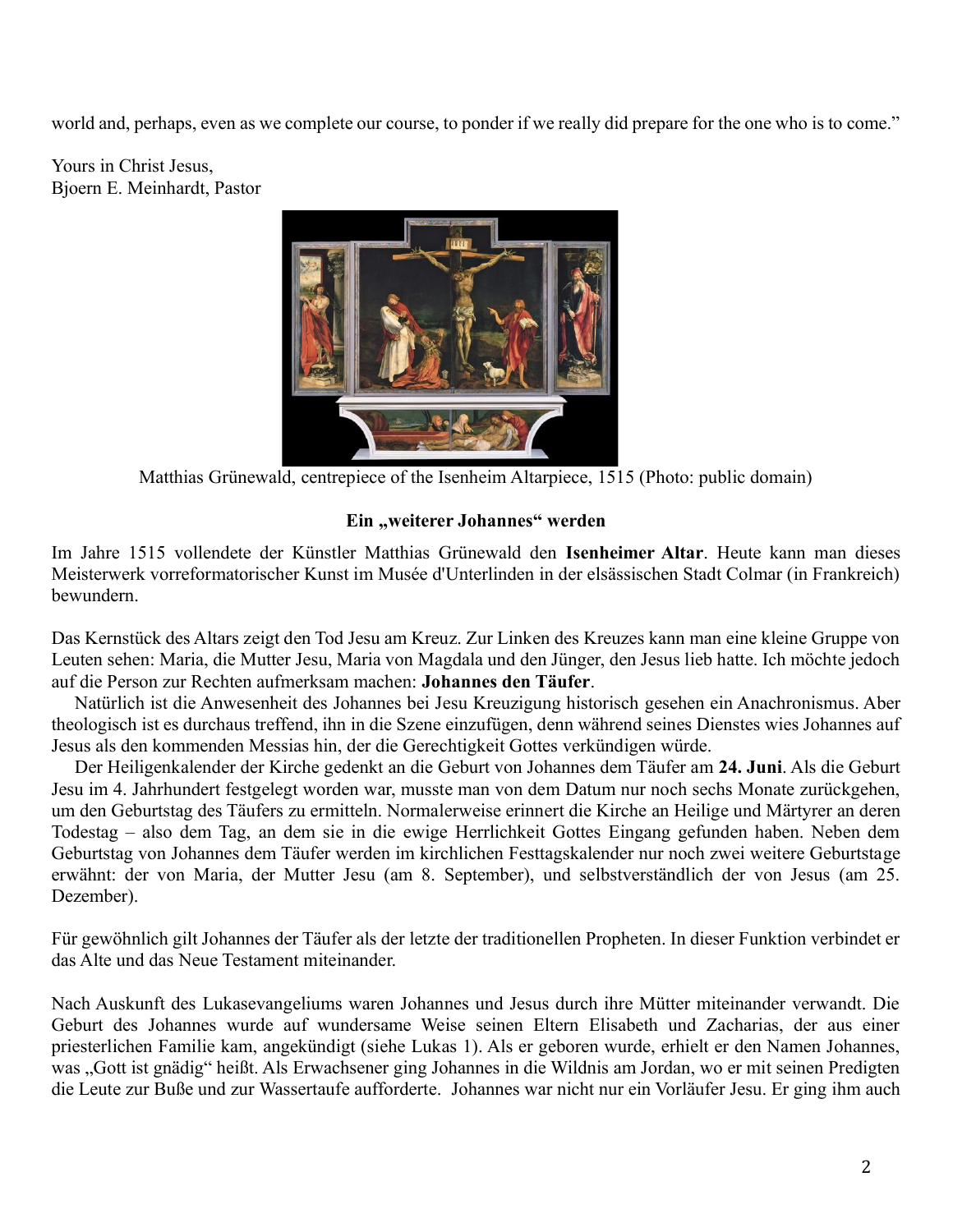im Tod voraus. Beide erlitten einen gewaltsamen Tod. Weil er den unsittlichen Lebenswandel von König Herodes Antipas kritisierte, wurde Johannes verhaftet, eingesperrt und schließlich geköpft. (Der Todestag des Johannes wird am 29. August begangen. Die Reliquie seiner rechten Hand, mit der er Jesus getauft hatte, ist in einem serbisch-orthodoxen Kloster in Cetinje, Montenegro, aufbewahrt.)

Johannes war bereits tätig, bevor Jesus mit seinem öffentlichen Dienst anfing. Jesus hat uns die Gabe des Heiligen Geistes versprochen und vermacht, damit wir seinen Dienst fortführen können, bis er wieder kommt.

 In der Zwischenzeit tun wir gut daran, etwas von der **Gesinnung des Johannes** für unseren Dienst zu übernehmen, wie sie beispielsweise auf dem Altarbild von Matthias Grünewald abgebildet ist. Der Text aus Johannes 3,30 ist über dem Zeigefinger von Johannes dem Täufer angebracht, wo er über sich sich selbst sagte: "Ich muss abnehmen." Und von Jesus sagte er aus: "Er muss zunehmen". Indem auch wir an Bedeutung abnehmen, übernehmen wir auch die **Haltung des Johannes**, damit auch wir auf Jesus als jenen hinweisen, der uns mit den Worten "Folge mir nach!" in die Nachfolge rief.

 Der jesuitische Gelehrte John R. Donahue fasst dies treffend zusammen, wenn er vorschlägt, dass wir als Christen "'**ein anderer Johannes**' werden, von Gott favorisiert; berufen, stark im Geist zu werden; mit Mut ausgerüstet, das Übel in der Welt anzuprangern; und, wenn wir unsern Gang vollenden, vielleicht auch darüber nachzudenken, ob wir wirklich den Weg für jenen vorbereitet haben, der da kommt."

In Christo, euer Björn E. Meinhardt, Pfarrer

### **Special June Birthdays**

Ruth Rehberg 87 on June 1 Rudi Mathwig 83 on June 15

Harry Lehmann 86 on June 6 Helmut Jaeger 92 on June 19

### **We wish you a happy birthday! May the Lord continue to bless and keep you!**

### **Special May and June Wedding Anniversaries:**

Helmut and Eleanor Jaeger – married 62 years on May 28. Gisela and Walter Kunkel – married 65 years on June 15. Sabina and Wolfgang Oppitz – married 53 years on June 21.

### **Congratulations! We wish you continued blessings. Thank you for being such a good example to all of us!**

#### **Condolences**

Our heartfelt condolences go to Pastor Meinhardt, Lynn and Solveig on the passing of Pastor's mother on May 2, 2022.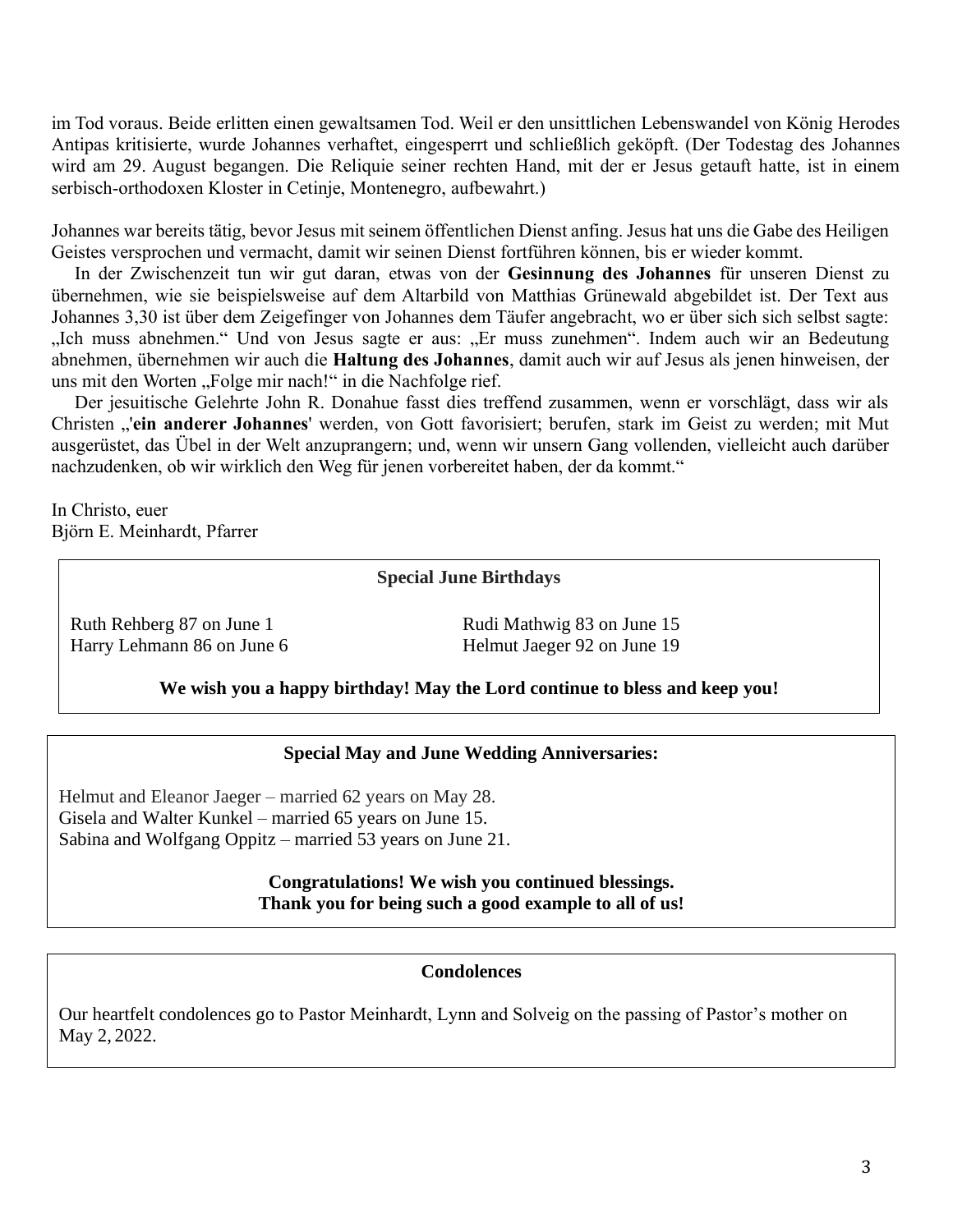## **Church Picnic – June 12, 2022 Please don't forget to sign up if you are coming!**

We are excited at the prospect of having a church picnic this year and hope to see many of you there!

- The picnic is planned for June 12 at the Assiniboine Park. Picnic spot #3. The picnic spot is just past the Zoo when heading west on Roblin - make a right turn off Roblin.
- Sausages, hot dogs, buns, soft drinks, juice, and water, as well as paper plates, disposable cups and plastic cutlery will be provided.
- In order to plan for the right amount of food and you plan to attend please sign up at church or phone: 204.775.6477 or email [stpetersoffice@mymts.net.](mailto:stpetersoffice@mymts.net)
- We request that each family bring a dish (a salad or dessert) to share.
- Each person attending is asked to bring their own chair.



## *Submitted by Jerry Roehr*

Two important meetings concerning the administration of the school are scheduled for June. As previously announced, there will be a meeting immediately following the bilingual Pentecost service on June 5, 2022, at which our congregation is asked to approve Church Council's recommendation to fund one of four \$60,000.00 Duplex Teacher's residences. \$30,000.00 of the anticipated construction has been allocated from the St. Peter's 2021 surplus of \$81,000.00. The balance comes from surplus funds in our Mission and Kuwala accounts. More specifically, it is recommended that funding is to come from the following sources:

\$30,000.00 from last year's surplus \$14,401.76 from the Mission surplus \$13,135.34 from the Kuwala Mission on hand \$1,600.00 from the current Mission Budget \$862.90 from individual donations

Please plan to attend the 10:30 am Pentecost service on **June 5**, **2022** following which there will be a short presentation on Kuwala and an opportunity to ask questions before the congregation votes on Church Council's recommendation.

**Another important date is June 16, 2022, at 7:00 pm.** Kuwala Christian Girls Charity will hold their annual meeting in our church. The annual report, including a message from Pastor Meinhardt, will be available at that time. There will also be video presentations from Memory and Henry Midzetseni as well as one or two students. The meeting will be live-streamed and when available we will provide our congregation with the link. But please, please plan to attend and show your support for the school of which we are a founding partner and a substantial financial supporter.

**St. Aidan's Christian School.** As you can see above, our newsletter reports on the planned support for the Kuwala Christian Girls School. But we also support a Christian school right here in Winnipeg. The school was started about eight years ago with approximately 20 students in the lower grades. Now it has an enrollment of over 150 students and will soon offer grades K to Grade 11 with Grade 12 to be added next year. The school has two campuses, one at 418 Aberdeen Avenue and one at the Calvary Temple on Hargrave Street. We have supported the school for many years and just sent them our 2022 donation of \$2,000.00. As we know, Christian education is so important in today's world where religion is no longer respected in the school system and as a result seems to erode the moral fabric of our society. Please learn more about St. Aidan's Christian School by watching their fundraiser video at: [https://youtu.be/D-fjOHg\\_Jag,](https://youtu.be/D-fjOHg_Jag) you will enjoy it. *Submitted by Jerry Roehr*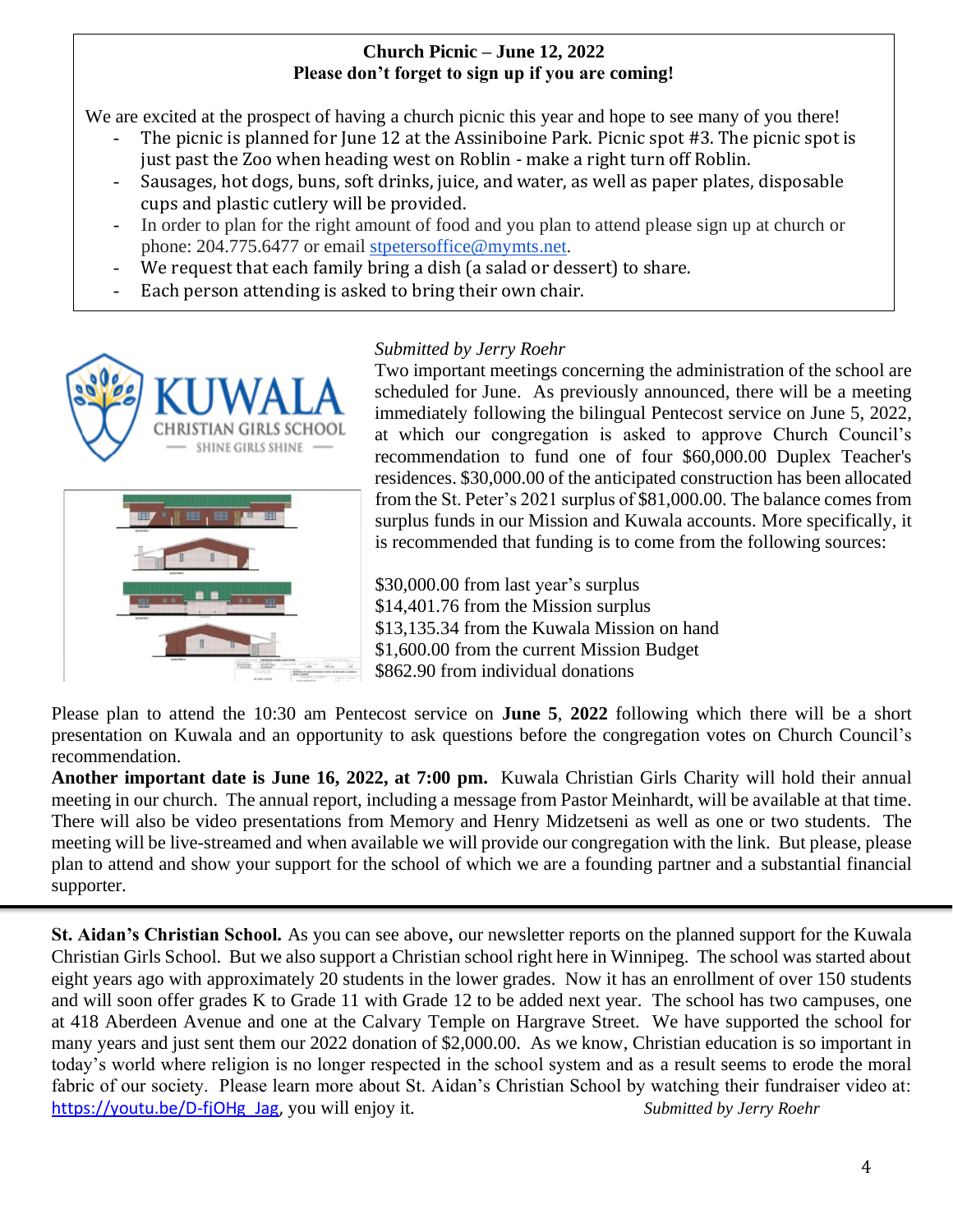**Lutheran Bible Translators.** As you saw from the two articles above, education, more specifically Christian education, is vital for the well-being of a nation. Through a special donation from one of our members, our congregation has supported the Lutheran Bible Translators (of Canada). Missionaries from Canada and the US work on five continents and in 50 different languages.

We thought we'd highlight the work of this organization because it was just announced that the Rev. Dr. Rich Rudowske has accepted a call to be the next executive director.

Without access to Scripture in their language, millions of people do not know Jesus as their Saviour and as a result remain in the 'dark'. Lutheran Bible Translators, through literacy partnerships in communities throughout the world, translate the Bible into the languages of these communities so that they too can get to know Jesus. When God's Word is understood in the language of the heart, hope is found. Put God's Word in their hands. Please check out the Lutheran Translators website www. lbtc.ca *Submitted by Jerry Roehr*

| St. Peters Eb. Lutheran Church<br>WINNIPEG, MANITOBA                   |  |
|------------------------------------------------------------------------|--|
|                                                                        |  |
| <b>MISSIONS</b>                                                        |  |
| DEVELOPMENT & BUILDING FUND                                            |  |
| OTHER gavese specify)                                                  |  |
| "All things come of Thee O Lord, and of Thine own have we given Thee." |  |
| <b>IAME</b><br><b>ADDRESS</b>                                          |  |

**Financial update**: Our treasurer, Ralph Oppitz, reported that at the end of April our donations increased over what we had received last year, to \$56,692.96. Unfortunately, our expenses also increased to \$64,859.66. This has resulted in a deficit of \$8,166.72 over the first four-month of this year. *Submitted by Jerry Roehr*

**John Longhurst.** The following list of 18 religious articles appeared in the Free Press in April.

1**.** Survey examines [Canadian](https://www.winnipegfreepress.com/arts-and-life/life/faith/survey--examines--canadian--attitudes--to-religion-576451572.html) attitudes to religion. 2. Winnipeg siblings add voices to Holocaust [remembrance.](https://www.winnipegfreepress.com/arts-and-life/life/faith/winnipeg-siblings-add-voices-to-holocaust-remembrance-576437612.html) 3. Author paints clearer picture of [Christian](https://www.winnipegfreepress.com/arts-and-life/life/faith/author-paints-clearer-picture-of-christian-beliefs-576425202.html) beliefs. 4. New federal legislation deemed benefit to local [faith-based](https://www.winnipegfreepress.com/arts-and-life/life/faith/new-federal-legislation-deemed-benefit-to-aid-groups-developing-world-partners-576421442.html) aid [groups.](https://www.winnipegfreepress.com/arts-and-life/life/faith/new-federal-legislation-deemed-benefit-to-aid-groups-developing-world-partners-576421442.html) 5. Federal grant gives [Foodgrains](https://www.winnipegfreepress.com/arts-and-life/life/faith/federal-grant-give-foodgrains-bank-extra-heft-575891132.html) Bank 'extra heft'. 6. Hedgehogs popular as [Manitobans](https://www.winnipegfreepress.com/arts-and-life/life/faith/hedgehogs-popular-as-manitobans-open-wallets-to-help-ukraine-576413092.html) open wallets to help [Ukraine.](https://www.winnipegfreepress.com/arts-and-life/life/faith/hedgehogs-popular-as-manitobans-open-wallets-to-help-ukraine-576413092.html) 7. Papal visit to centre on three cities: [report.](https://www.winnipegfreepress.com/arts-and-life/life/faith/papal-visit-to-centre-on-three-cities-report-576405852.html) 8. 'We have to own our past'" Catholic [Bishops.](https://www.winnipegfreepress.com/arts-and-life/life/faith/we-have-to-own-our-past-576378782.html) 9. Manitoba Muslims target of local [Islamophobia:](https://www.winnipegfreepress.com/arts-and-life/life/faith/manitoba-muslims-target-of-local-islamophobia-report-576371042.html) report. 10. [Archbishops](https://www.winnipegfreepress.com/arts-and-life/life/faith/archbishops-to-join-metis-on-papal-visit-576367372.html) to join Métis on papal visit. 11. [Holocaust](https://www.winnipegfreepress.com/arts-and-life/life/faith/holocaust-and-human-rights--symposium-open-to-all-online-576367512.html) and human rights [symposium](https://www.winnipegfreepress.com/arts-and-life/life/faith/holocaust-and-human-rights--symposium-open-to-all-online-576367512.html) open to all online. 12. Special human moment at papal visit made [everyone](https://www.winnipegfreepress.com/arts-and-life/life/faith/special-human-moment-made-everyone-smile-576359872.html) smile. 13. Oblates work to enable process of healing, [reconciliation.](https://www.winnipegfreepress.com/arts-and-life/life/faith/oblates-work-to-enable-process-of-healing-reconciliation-576355212.html) 14. [Muslims](https://www.winnipegfreepress.com/arts-and-life/life/faith/muslims-celebrate-eid-in-person-for-first-time-in-three-years-576451362.html) celebrate Eid in person for first time in three [years.](https://www.winnipegfreepress.com/arts-and-life/life/faith/muslims-celebrate-eid-in-person-for-first-time-in-three-years-576451362.html) 15. Important land [acknowledgements](https://www.winnipegfreepress.com/arts-and-life/life/faith/important-workshop-to-be-held-576451592.html) workshop to be held. 16. Storm results in flurry of [decisions](https://www.winnipegfreepress.com/arts-and-life/life/faith/storm-results-in-flurry-of-decisions-around-passover-and-easter-576395882.html) around [Passover](https://www.winnipegfreepress.com/arts-and-life/life/faith/storm-results-in-flurry-of-decisions-around-passover-and-easter-576395882.html) and Easter. 17. A focal point to pray for [peace.](https://www.winnipegfreepress.com/arts-and-life/life/faith/a-focal-point-to-pray-for-peace-576376822.html) 18. 'We are [aching](https://www.winnipegfreepress.com/arts-and-life/life/faith/we-are-aching-to-hug-each-other-576351332.html) to hug each other'.

**Mission Renewal of St. Peter's.** This initiative was announced at the 2020 annual general meeting and referred to at the 2021 annual general meeting. With the proper ventilation in the Griebling Hall (lower level of our church), a meeting can now be held in person. A Saturday vision planning session has been scheduled for June 4<sup>th</sup>, 2022 from 10:00 am to 3:00 pm (with lunch). The Church Council invites other interested persons to join them in planning the future of our congregation. If you would like to participate, and/or receive more information, please contact the organizer Jerry Roehr at 204-981-4239 or [roehr@mymts.net.](mailto:roehr@mymts.net) *Submitted by Jerry Roehr*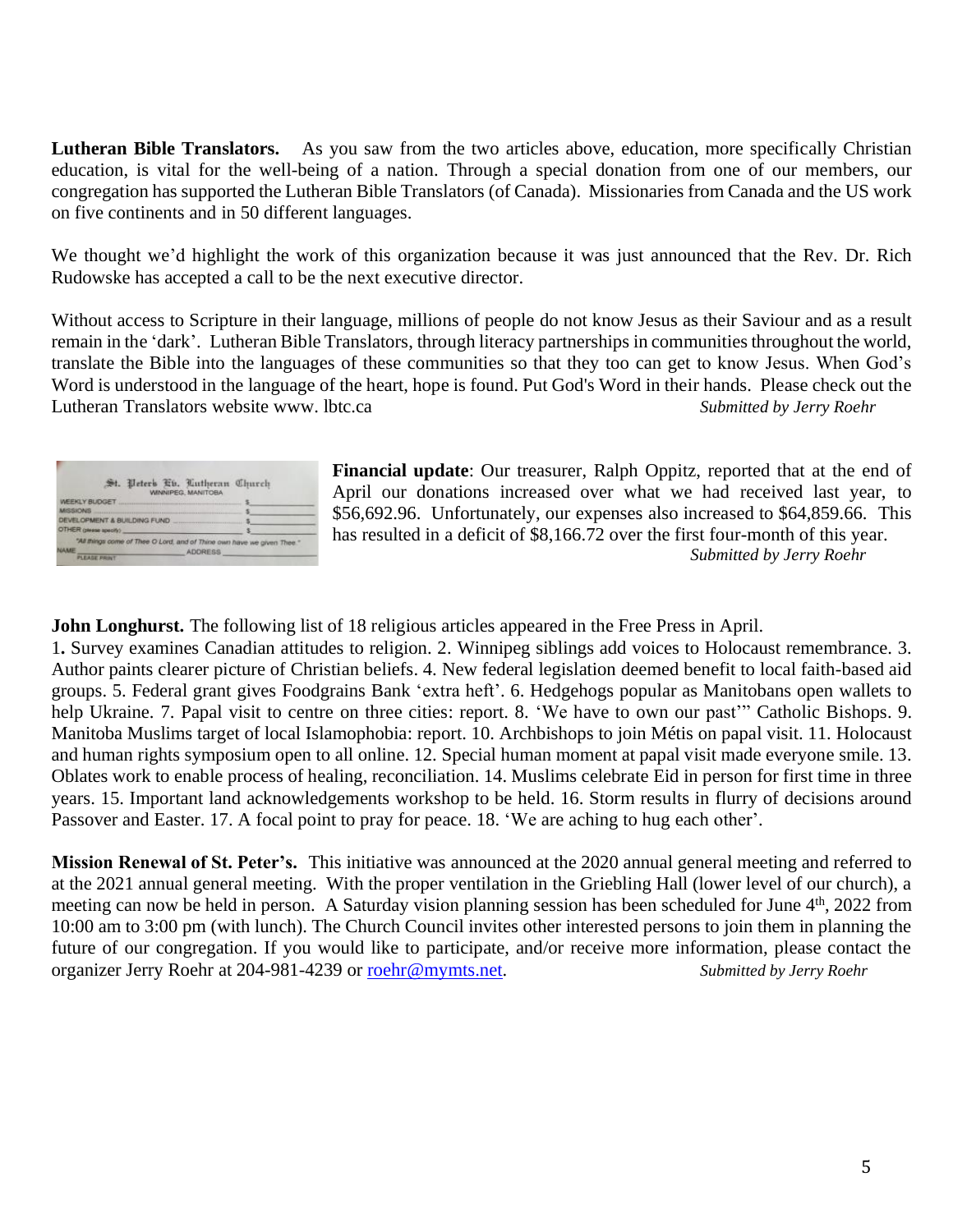## **Jerry Roehr attended the Rocky Mountain Theological Conference and the NALC Canadian Mission District meeting, during April 26 -30, 2022. This is his report.**

The guest speaker during the three days of the conference was Chad Bird. He has served as a pastor, professor, and guest lecturer in Old Testament and Hebrew. He holds master's degrees from Concordia Theological Seminary and Hebrew Union College.

The theme, "Unlocking the Centrality of Christ explored Christ in the Old Testament", introduced us to these old books as an ever-new testimony of Jesus. It examined what this old world had to do with us who are modern followers of Jesus. While I certainly could not keep up with all the questions of the pastors around me, we found the conversations stimulating and thought-provoking.

The conference also provided me with the opportunity to discuss Canada Mission District's concerns with NALC Bishop Dan Selbo, NALC General Secretary Rev. Dr. Amy Little and Canadian leadership.

I found the one-day Canadian Mission District somewhat disappointing. The agenda did not provide enough (written) background information on the topics to be discussed. Persons to be elected (besides stating their name) were not introduced and, unfortunately, were only known to the Alberta delegates. I was nominated for election to the Mission Board by our church council but was not contacted by the election committee, introduced, or elected.

On a positive note, the Kuwala Christian Girls School has now been included in the budget (\$2,000.00) as one of eight official "Partners" in the Canadian Mission District.

The Mission District relationship is through the registered charity called the NALC-Canada Section. All money raised in Canada stays in Canada and this group can officially deal with the US to facilitate the exchange of money. In my view, this area needs some work so that Canadian congregations are better incorporated into the NALC-US administrative organization.

Twenty-three, out of twenty-seven congregations in the Mission District contributed \$94,695.00 in 2021. \$5,630.00 was received for internship and seminary. \$148,878.00 was contributed from NALC mainly in support of the Assistant to the Bishop who lives in St. Albert, Alberta.

The Mission District listed thirty-six pastors, ten of which are recorded as retired. The total NALC membership in North America consists of 470 congregations with a membership of 145,000. There are seventy vacant congregations in the US and five in Canada.

It is my intention to submit a critique of this year's meeting to organizers in January 2023 to be considered, as plans are formalized for next year's event.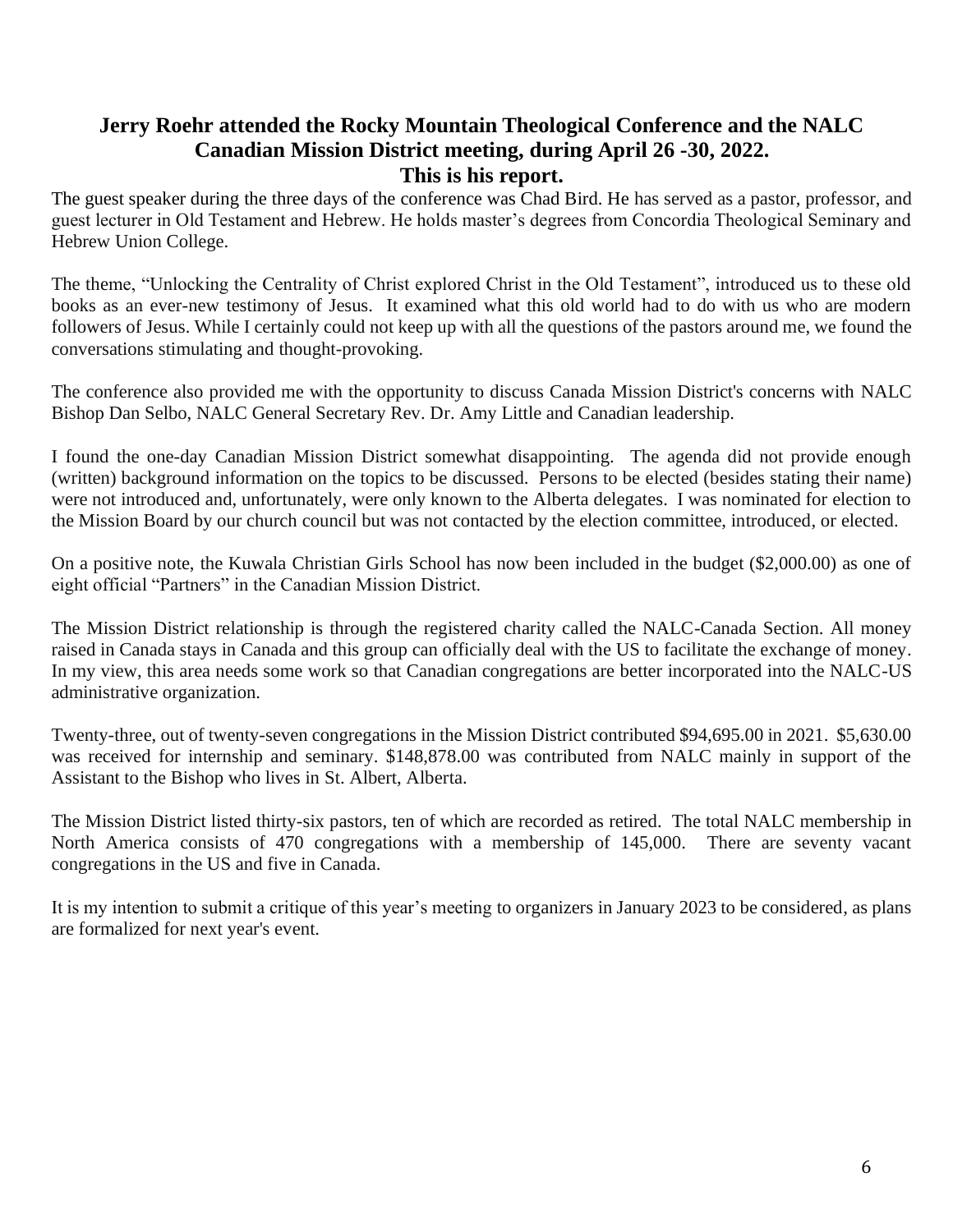

# **Your Stories, Our Church:**  *Hannelore Luedtke*

In her own words, Hannelore says: "I am the little girl from the Rheinland. I was born in Düsseldorf… on August 29, 1935." Düsseldorf is situated on the northern part of the Rhein River in the industrial area known as the Ruhrgebiet. Hannelore was the fourth of five children and the only daughter in the Kleinholz family. Her father was a Malermeister (master painter & decorator) and owned the business which her grandfather had started. If the Kleinholz name seems familiar, Hannelore's older brother Wilfried and his wife Vivian are long time members at St. Peter's.

Hannelore had just turned four when World War II broke out, disrupting her childhood. Since Düsseldorf was a major industrial city, known for its iron and steel industries, it became a target for bombing attacks. Hannelore recalls how they frequently had to flee into the basement of their housing block which served as a bunker during the air raids. The cellar was set up with bunk beds for the children to sleep in and they were dressed in sweat suits, rather than pajamas, so they would always be ready to run. In 1943, their Wohnhaus (apartment building) was inevitably struck by a phosphorous bomb. Hannelore describes how the family fled the building and how she stood in the middle of the street and watched their building burn and collapse from the inside. "The whole street was burning!" To this day Hannelore is afraid of the sound of sirens and fire. Even now, when she hears the wail of an ambulance she automatically begins to pray for the patient(s) in the ambulance.

After losing their home, someone came to look for them and told them to go to a certain "Milchladen" (milk store) where an aunt and uncle had left the message that they were looking for them and would take them in, despite having 7 children of their own. Hannelore recalls sleeping under the kitchen table in their home. A short while later, Hannelore's mother, her maternal grandfather, and three of her siblings relocated to Hammelburg in Gau Mainfranken in northern Bavaria where they would live until 1945. This was a more rural and safer area than Düsseldorf and provided housing, essentially barracks, for "Kinderreiche Familien" – families with 4 or more children. At this time the Kleinholz children were able to once again attend school and resume a more normal life where Hannelore said they felt safe.

Hannelore's father was unable to join them since he served as a paramedic in the army. Because he had sustained substantial injuries during World War I, he was exempt from serving as a soldier. Her parents were able to keep in touch through the exchange of letters. Her oldest brother Hermann, who also served in World War II, was shot in the upper leg. Only later, once the family had come to Canada, was it discovered that shrapnel had migrated down the entire length of his leg to his calf where it was removed. When the war was finally over, Hannelore's father was intent on rebuilding. The reunited family returned to Düsseldorf. A friend of her father's, a photographer who had an atelier that had been partially destroyed, let them live there after her father built an extension of 3 rooms which included a kitchen and two rooms. Hannelore was 10 years old at this time and remembers a "bridge" between the atelier and their unit.

"I have no fond memories from the age of 10 to my early teenage years, which were interrupted," Hannelore shared. But she always loved babies and was happy to be able to help care for the baby that lived across the street from the apartment building on Schützenstr. where they were now living. At 15 Hannelore finished her primary school education. For two years she worked for a family in their household, while at the same time training to become a Hausgehilfin (housekeeper/home economics). She was certified as "staatlich geprüfte Hausgehilfin" at age 17. After completing this certification, she entered a 3-year program in kaufmännische Lehre (commercial/retail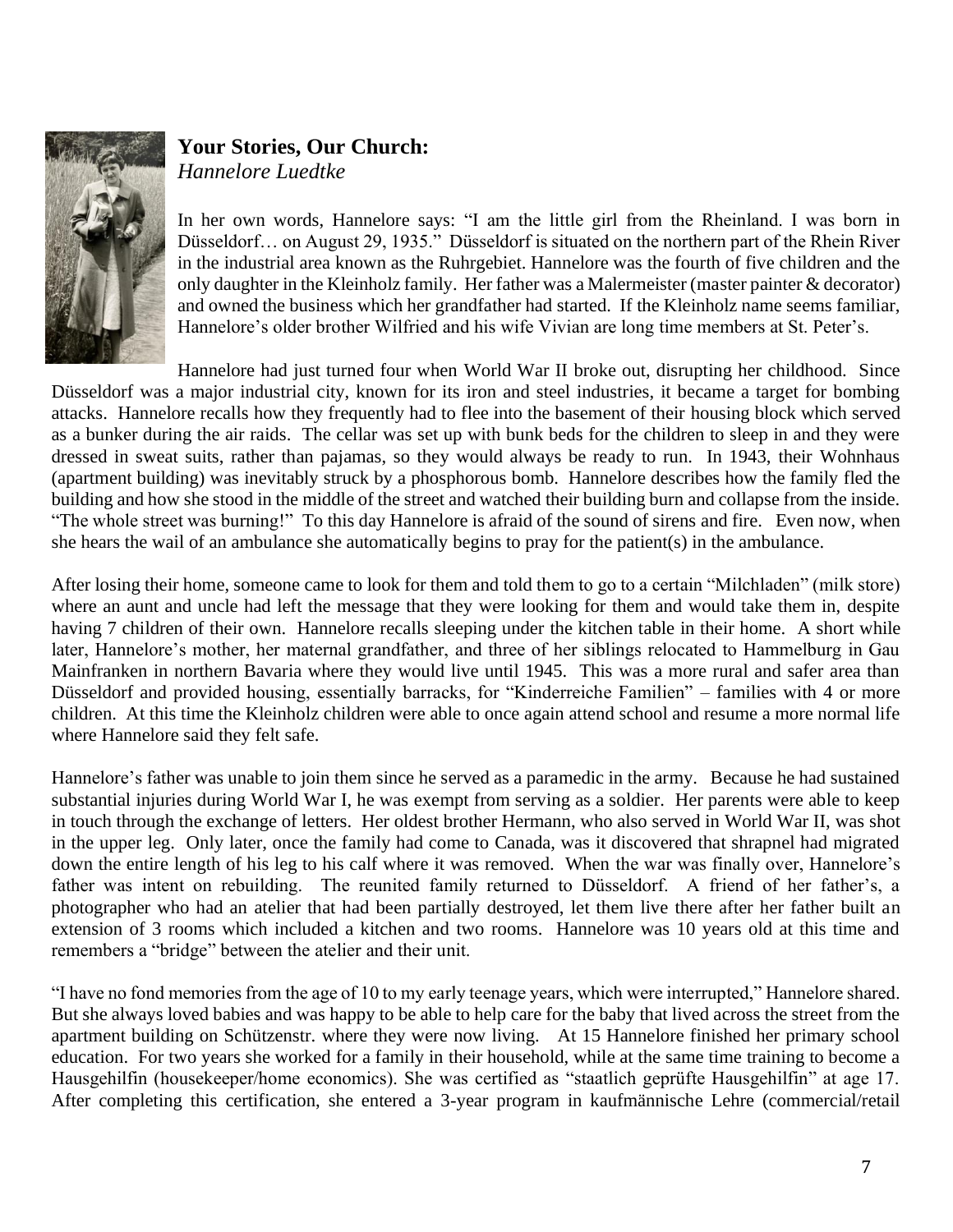apprenticeship). Hannelore then worked at C&A, a Dutch multinational retail clothing chain that still has one of its European offices in Düsseldorf. Hannelore described how she had to work her way up in this business: from dusting and cleaning, then as a store greeter, eventually working with customers, then as a team leader.

Always strong and independent, Hannelore had her own place, a small one-room attic suite that had a hotplate on which she cooked, and no running water. It felt like luxury when her uncle installed a connection from the water supply in a neighbour's apartment, and she was able to wash dishes. She was a working girl with a job she loved. She was established and her good friend Marianne, who also worked with her at C&A, introduced her to her boyfriend Klaus's brother, Hans Luedtke, who was living in Duisburg at the time. Hannelore and Hans's first date was a double-date with Marianne and Klaus at the zoo. They connected immediately and their relationship flourished. In 1957 they got engaged and as a result any plans for her to immigrate to Canada with her family members were put on hold.

Neither Hannelore nor Hans wanted to leave Germany. They married in August of 1957 and had a small wedding. Marianne and Klaus were in the wedding party and would eventually become their in-laws. Hannelore's family had left for Canada earlier that year. At least initially, the newlyweds had hoped to live in Hannelore's small attic suite, but the landlady would not permit this and they had to move. Since Hannelore missed her family and because they struggled to find suitable accommodations in Düsseldorf – an ongoing challenge years after the war - they made the decision to apply to immigrate to Canada. Their application was successful and they embarked on their rocky 7-day journey on the luxury liner "Italia," from Cuxhaven to Halifax in July 1958. From there they took a tiring 2 to 3-day train trip (without any sleeping arrangements) to Winnipeg.

After arriving in Winnipeg, and reunited with the family, Hannelore's father had hoped the young Luedtkes would buy a house with them but Hannelore wanted her own Haushalt (household). Their first home in Winnipeg was the second storey suite of the house at 23 Bannerman Avenue, following which they moved to a newly built house on McLeod where they lived for 15 years. From there, they moved to a house on Glenway where they spent 27 years and in 2005 they moved to their bungalow at 74 Bunn's Grove where they still live.

Hannelore remains a witness and spokesperson for the painful loss of their first child, a still birth. She has shared how there was no support at that time and that grief was not recognized or acknowledged which made the loss all the more heart-breaking. Shortly after this sad loss, Hannelore and Hans were blessed with three children, Ralph (1960), Claudia (1963), and Brian (1967).

Hannelore's training and experience in Germany served her well for the jobs she held in Canada. During her first year in Winnipeg, Hannelore worked for Richlu Manufacturing (a company that remains in business in Winnipeg to this day) sewing the inseams of jeans which she describes as hard work. She also worked at other sewing factories even after her first two children were born since her mother looked after the childcare while she was at work. Through her friendship with Helga Roehr, Hannelore got a retail position as a sales lady at Ricki's, a ladieswear fashion chain. At first she worked at the Polo Park location and later she oversaw the opening of the Portage Avenue branch. She loved fashion and working for Ricki's but after Brian was born, it was her wish to spend more time with the baby, something she hadn't been able to do with the first two, and so she gave up her position with Ricki's. Once Brian was at school, she took on several cleaning jobs, one of which was facilitated through her friend Irene Schott, a job that lasted 25 years, and turned into a lasting friendship. Her biggest challenge, after coming to Canada, was that she couldn't speak English. Since they spoke mainly German with their family and friends, it was difficult for her to get enough practice. It was at St. John's High School, at night school where she learned English.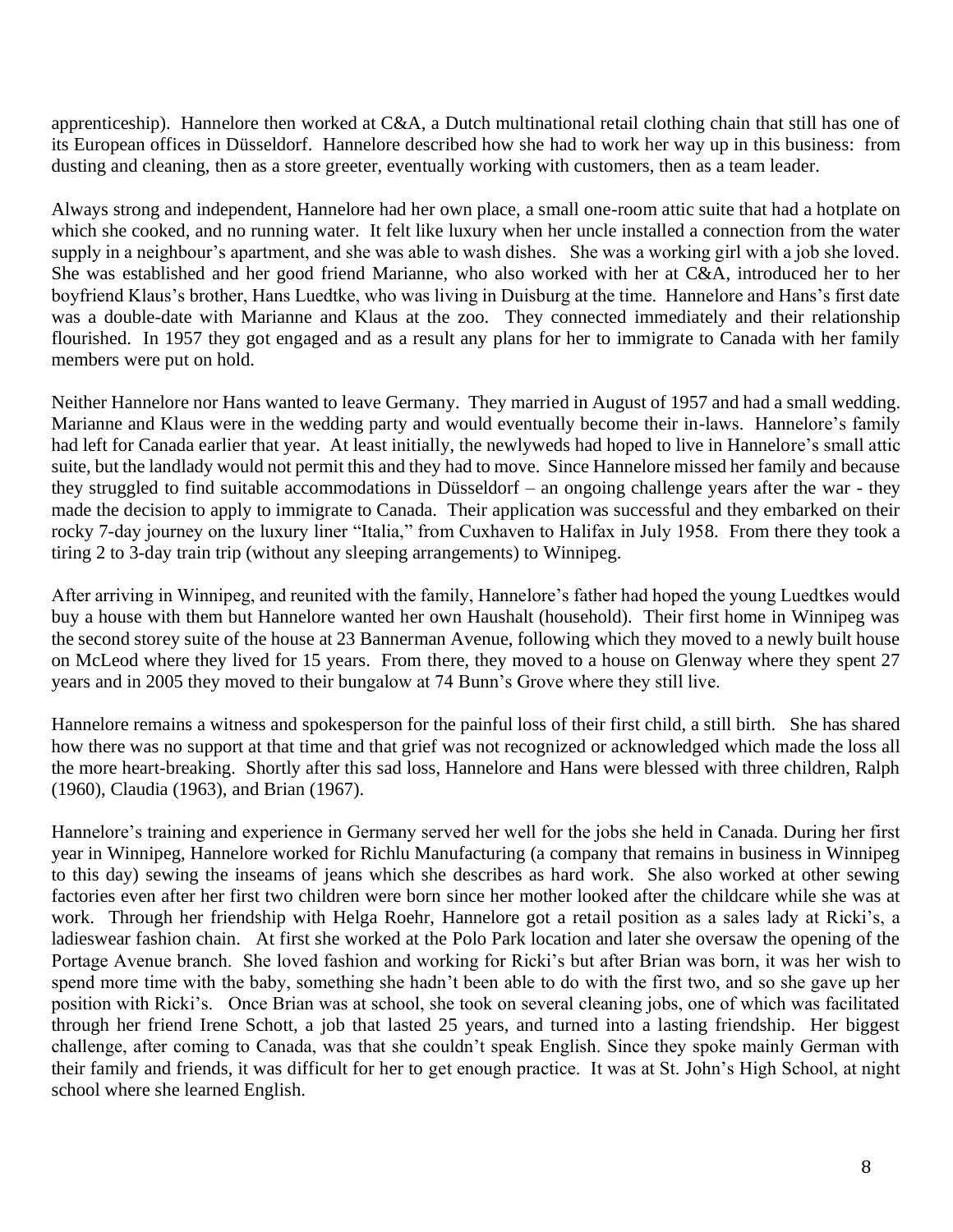It was Erich Euteneier, who worked with Hans, who invited them to St. Peter's where they became members and soon made lifelong friends. Their very first friends were Gerhard Roehr and Helga Roehr (nee Steiner). Hannelore served both in the church and in her neighbourhood in significant ways. Pastor Schwabe was pastor at St. Peter's when Hans and Hannelore joined the church. When he learned that Hannelore had an Evangelical background, he immediately enlisted her as a Sunday school teacher. Hannelore recalls that Mrs. Schwabe was very active in the life of the church. She played the organ, she directed the choir and held Sunday school preparatory sessions every Saturday for the teachers. This is where she met Heinrich Schott, Ludwig Schäfer and Helga Roehr (nee Steiner) all of whom became good family friends. The Schwabes also remained life-long friends of the Luedtkes.

Hannelore continued to be active in church life. She sang in the church choir for over 40 years, served in the Frauen Gruppe (Ladies Aid) as a member and as president, and she led the senior's group for several years. Hannelore also served in the Stephen Ministry, providing one-to-one care for members facing challenges. In this capacity, she cared for a woman who had mental health issues: she would call and visit her, have her over to her home, remember her birthdays and she would also help her in other areas where she needed assistance. Outside the church she volunteered with the ex-offenders program through a Baptist church, and she volunteered for about 25 years at the Kildonan Personal Care Home, assisting with birthday celebrations and outings for residents.

Hannelore has maintained her relationships with the St. Peter's church family. She has a warm personality and makes newcomers to St. Peter's feel welcome and embraced. She is the proud and supportive grandmother of 4 lovely young adults and never misses an occasion to celebrate their graduations and weddings. Apart from nurturing all these relationships she is an avid reader, and her favourite genre is biography. We hope you have enjoyed hers.

## **Your Stories; Our Church**

an update:

We hope you have enjoyed reading the first two features as much as we enjoyed visiting and speaking with those first two members who were willing to share their lives and experiences. There has been much positive feedback so far, even more than we might have anticipated, and one of the outcomes is that it's opened opportunities for members to connect. Even though many of us have known one another for a long time, there is much we don't know. Heinrich shared with us that a number of individuals called him for a phone visit after receiving their newsletter, which led to enjoyable conversations.

Now that you see how this project is shaping up, we hope it might encourage you to participate. Even if you do not wish to publish your story, we would still welcome a visit and hearing about your life's journey. A few of you have told us that you are reluctant to talk about yourself: "my life is not that interesting," or "who would be interested in my life?" To that we would like to say, each life is a unique gift and your experiences are valuable in how they shaped not only you, but your family, and this powerful faith community. Towards that, we are better equipped to care for one another, as Jesus cares for us, if we know each other well.

Please contact either one of us if you would like to share your story: Barb Schott **b.schott@shaw.ca** (204-257-3531) or Ortrud Oellermann [stpetersnewsl@gmail.com](mailto:stpetersnewsl@gmail.com) (204-487-2175)

**Any submissions for the July 2022 edition of the St. Peter's Newsletter should be made by noon Thursday, June 23, 2022. Submissions should be sent to Ortrud Oellermann at [stpetersnewsl@gmail.com](mailto:stpetersnewsl@gmail.com)**